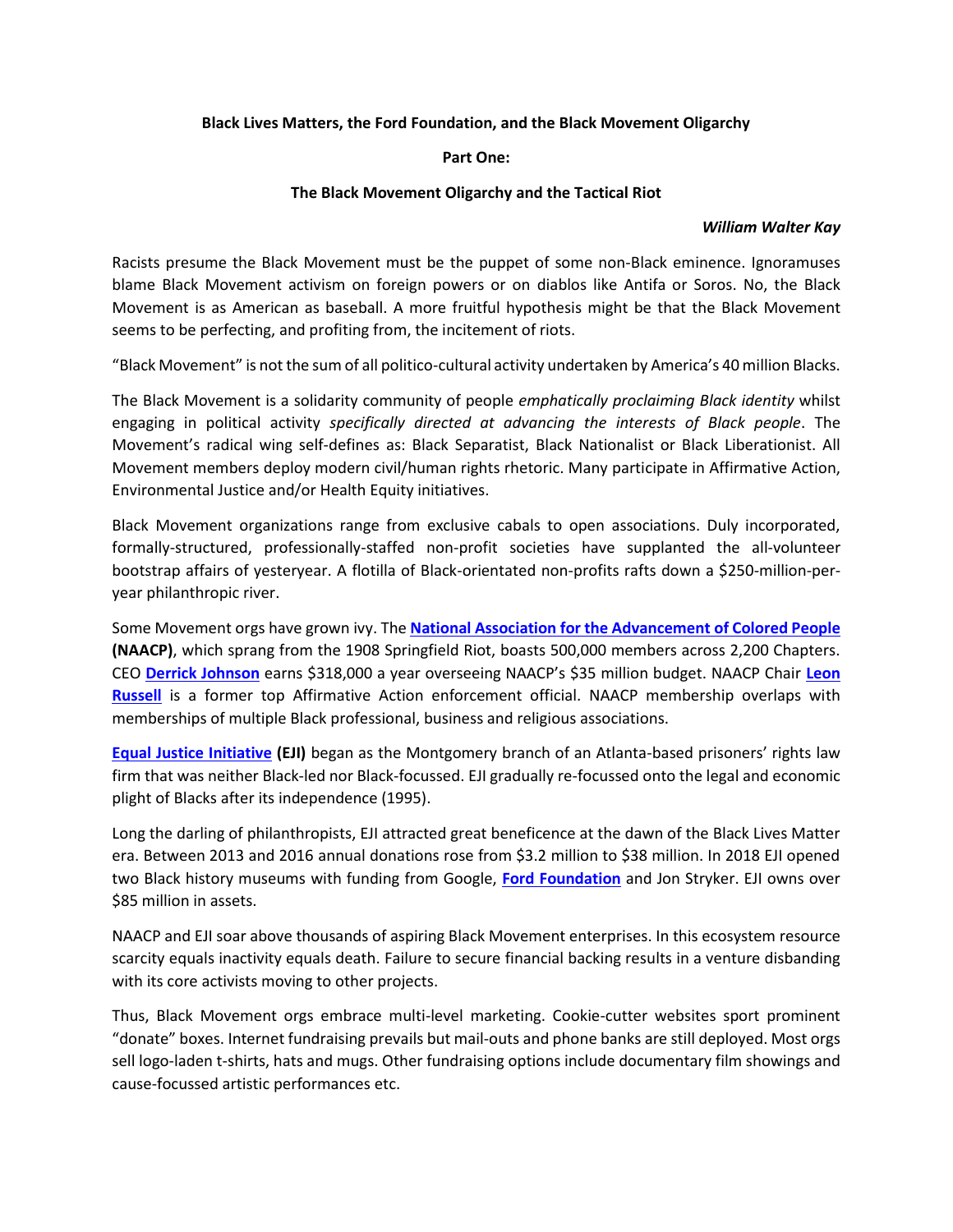Enduring success hinges on foundation grants. Hundreds of Black Movement non-profits receive annual grants in the \$50,000 to \$500,000 range. Grants pay for rent, equipment and salaries – including those of the ubiquitous fundraising staff. (EJI spends \$350,000 a year fundraising.) Groups can earn extra dollars working on foundation-funded "Get out the (Democratic) Vote" campaigns.

To mobilise resources struggling Movement orgs produce spectacles fashioned from time-honoured symbolic and tactical repertoires. One 1960s New Left scholar whimsically recounts his movement's repertoire thusly:

"…*petitioning, rock-throwing, canvassing, letter-writing, vigils, sit-ins, freedom rides, lobbying, arson, draft resistance, assault, hair growing, non-violent civil disobedience, operating a free store, rioting, confrontations with cops, consciousness raising, screaming obscenities, singing, hurling shit, marching, raising a clenched fist, bodily assault, tax refusal, guerrilla theatre, campaigning, looting, sniping, living theatre, rallies, smoking pot, destroying draft records, blowing up ROTC buildings, court trials, murder, immolation, strikes and writing various manifestos or platforms.*" (1)

Black Movement non-profit staffers endure daily meetings aimed at building support for changing this or that law or decision. They contact officials and journalists. They stuff envelopes, send tweets, hang posters, chauffeur volunteers, and staff tables where Movement literature is displayed. They organise demonstrations, sit-ins, marches and occupations. The amount of cash available to frontline orgs determines the speed and scale of their protest mobilization. Movement oligarchs step on the accelerator; protestors pour onto the streets.

A well-woven coven of a few dozen Black Movement Oligarchs control hundreds of non-profits (cumulative workforce: 2,500ish). Oligarchs sculpt Movement ideology. They select and frame grievances. They forge coalitions with internal and external elites. They garner money, goodwill and symbolic gestures from parties, businesses and philanthropies. They articulate Black people's interests in speeches and debates before key audiences; and, they negotiate directly with media bosses.

This Oligarchy fights a two-front war.

In the boardrooms they jostle with Environmentalists, the Arts Community et al – agencies seeking access to the same philanthropic purses.

In the streets they struggle to maintain creds in the face of rival Black Movement mobilizations led by:

**[Not Fucking Around Coalition,](https://twitter.com/YourAnonCentral/status/1279563655307071488) [New Black Panther Party](https://www.cbpm.org/nbpp.html) (NBPP)[, NBPP-Self-Defense,](https://www.youtube.com/watch?v=V_VPoRlrBlk) [Revolutionary BPP,](http://www.therevolutionaryblackpantherparty.org/) Black Women['s Defense Leagu](https://www.facebook.com/blackwomensdefenseleague/)e, [Black O.P.T.s/BLM-NYC,](https://www.facebook.com/blmgreaterny/) [Black Riders Liberation Party,](https://2servethapeople.wixsite.com/brlp) [Mass Action For](https://www.facebook.com/MassActionForBlackLiberation/)  [Black Liberation,](https://www.facebook.com/MassActionForBlackLiberation/) [Socialist Rifle Association,](https://socialistra.org/) [Hands Up D](https://www.facebook.com/handsupdontshoot)on't Shoot,** the 73-mosque **[Nation of Islam](https://www.noi.org/)**, and 137 **[Black Israelite](https://isupk.com/)** congregations**.** 

Oligarchs lure marginalised Blacks back from the brink; a service appreciated in the boardrooms.

Movement leaders interact with government officials and address their demands to government. They demand greater control over government. "Defund Police" is an effort to transfer portions of City Police budgets to Movement-controlled "Community Policing" groups.

Sections of the Black Movement operate inside government. Variously-labeled "Black Studies" faculties grace 75 government-funded universities and colleges. A revolving door separates Profs in these faculties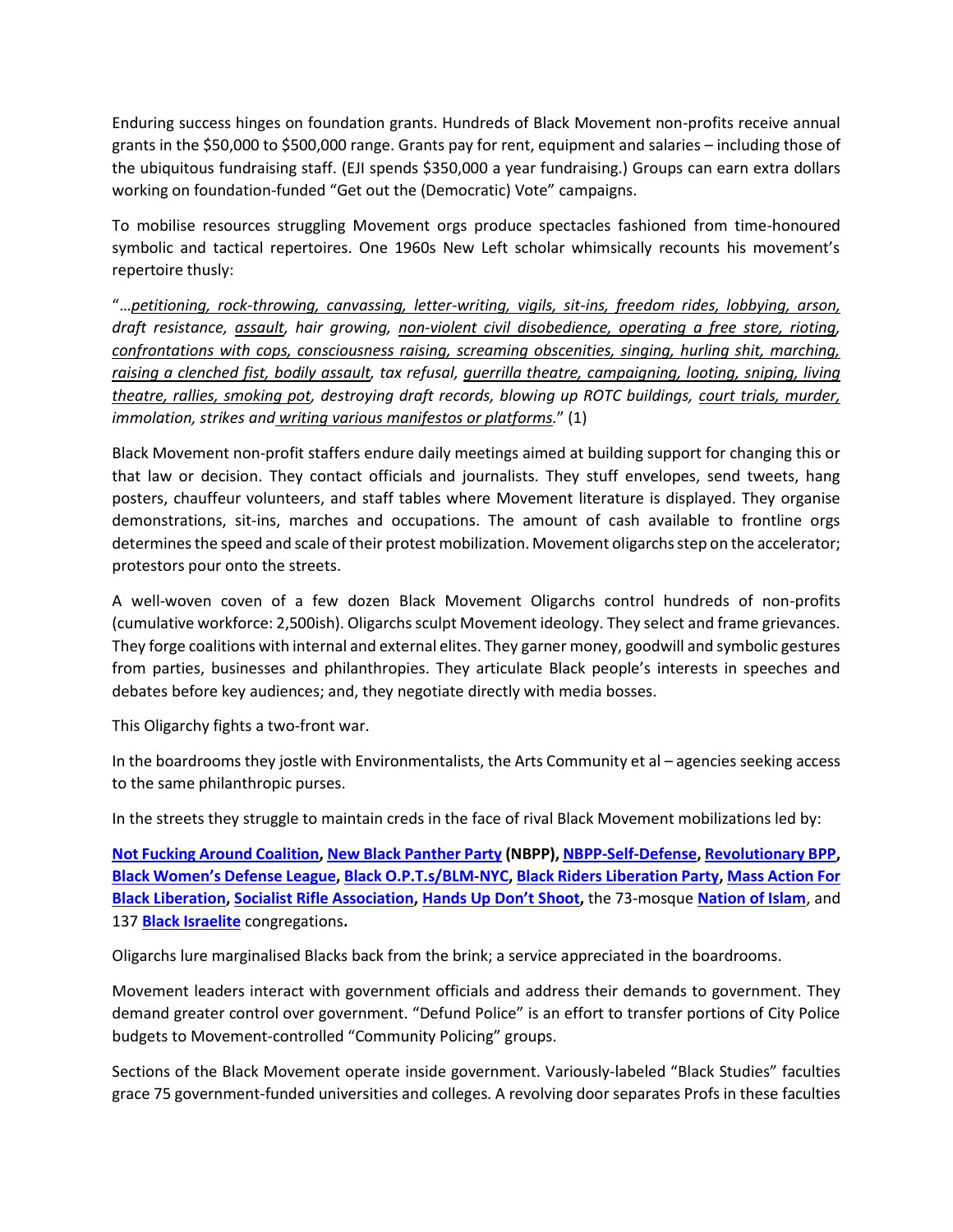from the academic legion employed by Black-led foundations. This campus milieu mingles furtively with Movement non-profit staff. Black Student Unions are great conference organisers and deliver needed protest fodder.

The selective championing of simmering grievances provides capacity-building opportunities. Non-profits are tailored to suit distinct collective action arenas. The "Health Equity" sub-movement agitates around the ways in which Blacks are discriminated against and/or underserved by the medical system. "Environmental Justice" explores how environmental policies inflict inordinate toxicity onto Black neighborhoods. "Racial Justice" is a nation-wide sub-movement deploying scores of localised criminal justice reform groups.

Within the Racial Justice sub-movement a further subset specialize in politicizing specific allegations of excessive force used by white cops on Blacks. Groups active, in whole or in part, within this specialised police-abuse protest subsidiary include the likes of:

**[Race Forward,](https://www.raceforward.org/) [Color of Change,](https://colorofchange.org/) [Assata's Daughters](https://www.assatasdaughters.org/)[, Colorlines,](https://www.colorlines.com/) [Reclaim the Block,](https://www.reclaimtheblock.org/) [Campaign Zero,](https://www.joincampaignzero.org/) [Black](https://blackfutureslab.org/)  [Futures Lab,](https://blackfutureslab.org/) [Organization for Black Struggle,](https://www.obs-stl.org/) [L.A. Community Action Network,](https://cangress.org/) [BLD PWR,](https://www.bldpwr.com/) [One Love](https://www.oneloveglobal.org/racialequity)  [Global,](https://www.oneloveglobal.org/racialequity) [New Orleans Worker Center for Racial Justice,](https://nowcrj.org/about-nowcrj/) [Justice Teams Network,](https://justiceteams.org/) [We the People of Detroit,](https://www.wethepeopleofdetroit.com/) [Still She Rises Tulsa,](https://www.stillsherises.org/) [Forward Together/Echoing Ida,](https://forwardtogether.org/programs/echoing-ida/) [Sister Song Inc,](https://www.sistersong.net/) [Detention Watch Network,](https://www.detentionwatchnetwork.org/)** and **[Power Coalition](http://powercoalition.org/)** et al.

Despite radical veneers such groups receive millions of dollars in foundation grants. Between July 2013 and January 2020 funding to this police-abuse protest subsidiary increased tenfold.

The "grassroots-radical" and "funded-moderate" wings of the frontline Black Movement march arm-inarm at demonstrations. Some non-profit staff secretly belong to insurrectionary groups. Radical sympathisers lurk within the Oligarchy; …details unknown.

Both Movement wings facilitate the same riots.

Both Movement wings have chapters, cells and offices scattered across the same two dozen cities, which like cities everywhere, are bedevilled with: shoplifting, smash-and-grabs, truck-and-chains, second-story jobs i.e. *stealing from stores*.

Every city has a thieves' market. Dealers accepting loot for payment soon hook-up with used-goods storeowners. A thousand micro-mafias spirit purloined merchandise from city to city through invisible chains of pawn-shops and second-hand stores. This goes around in every town with many a mastermind morphing into a jailbird.

Foundation-funded Racial Justice groups stalk poor neighborhoods; their Target Cohort: Blacks entangled in the criminal justice system; many of whom have been convicted of shoplifting and other forms of *stealing from stores*.

Racial Justice staff routinely interact with their Target Cohort. They gather them unto catered meetings. They file applications on their behalf. They counsel them. They politicise them. They publish academic papers about them.

When Racial Justice groups heed a **Black Lives Matters** call to rally troops for a demo they are, at the same time, amassing plenty of people convicted of *stealing from stores*.